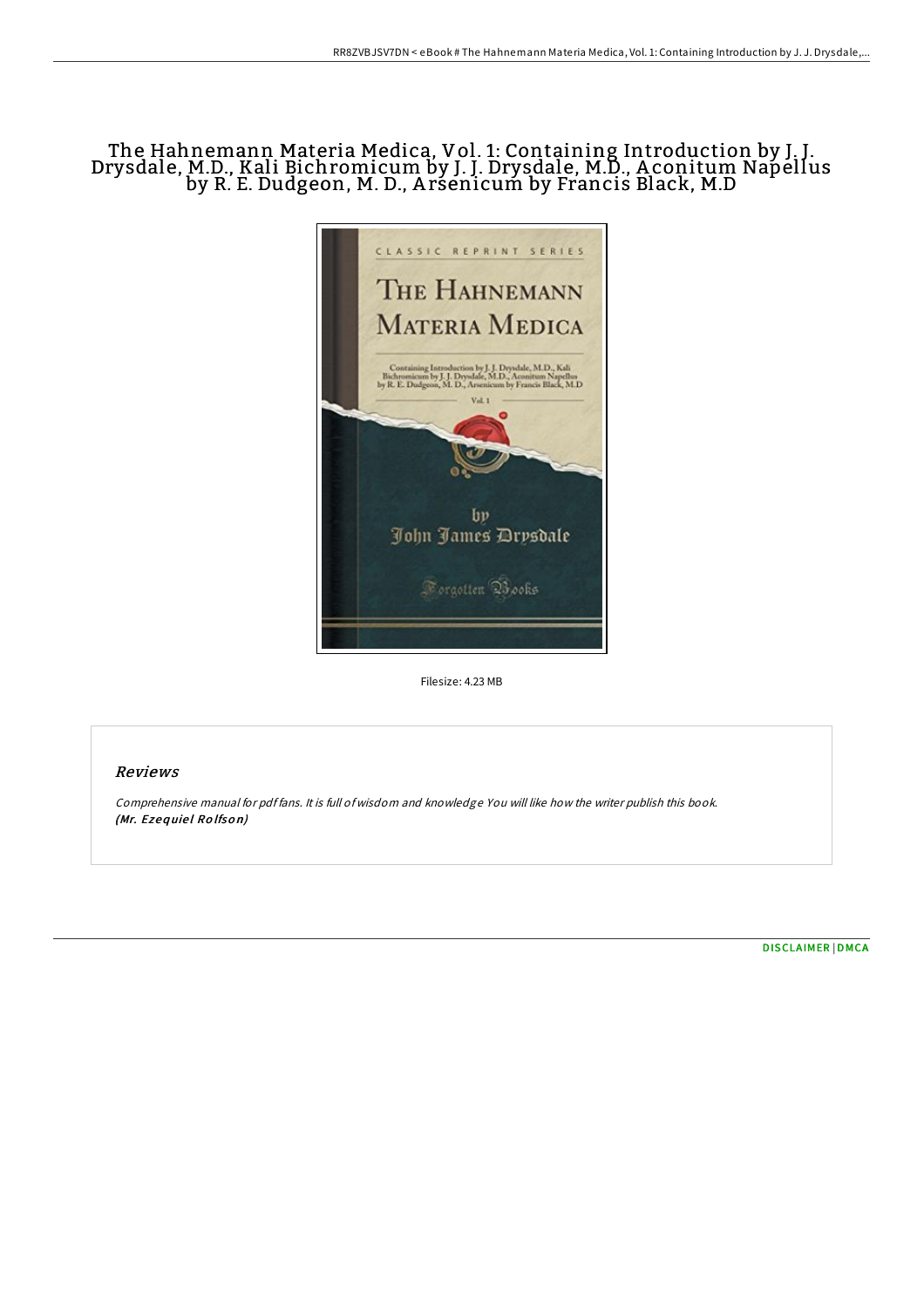### THE HAHNEMANN MATERIA MEDICA, VOL. 1: CONTAINING INTRODUCTION BY J. J. DRYSDALE, M.D., KALI BICHROMICUM BY J. J. DRYSDALE, M.D., ACONITUM NAPELLUS BY R. E. DUDGEON, M. D., ARSENICUM BY FRANCIS BLACK, M.D



Forgotten Books, 2017. Paperback. Condition: New. Language: English . Brand New Book \*\*\*\*\* Print on Demand \*\*\*\*\*. Excerpt from The Hahnemann Materia Medica, Vol. 1: Containing Introduction by J. J. Drysdale, M.D., Kali Bichromicum by J. J. Drysdale, M.D., Aconitum Napellus by R. E. Dudgeon, M. D., Arsenicum by Francis Black, M.D As before said the fundamental objects in a materia medica are two, viz. To give a faithful narrative and description of the effects of each medicine, and arrange that in such a form that each symptom may be found at once. These two objects tend to counteract each other, and therefore a special machinery must be devised if we are to secure them both. Now, in considering natural diseases or natural groups of the effects of medicines, we observe that certain symptoms belong evidently to the organ primarily affected, viz., idiopathic symptoms others again depend merely on the sympathetic derange ment of some other organs or part, viz., the symptomatic symptoms. Both these classes of symptoms belong evi dently to the same group, and cannot be separated without destroying the unity and fidelity of the picture; but, in that case, how fares it with the second object of the schema, viz., the index function? It is evidently lost, and we have no guide to the symptoms. Hitherto in hand-books the first object has been sacrificed to the second, and the symptoms have all been cut up and arranged under the organs where they occur, and no intimation given whether they originated there or not. To obviate this evil, I propose, a very simple remedy, viz. To separate the index function from the descriptive, and then in each division we shall have two classes of symptoms: one those belonging to the organs under con sideration, and the other merely...

Read The [Hahnemann](http://almighty24.tech/the-hahnemann-materia-medica-vol-1-containing-in.html) Materia Medica, Vol. 1: Containing Introduction by J. J. Drysdale, M.D., Kali Bichromicum by J. J. Drysdale, M.D., Aconitum Napellus by R. E. Dudgeon, M. D., Arsenicum by Francis Black, M.D Online ⊕ Download PDF The [Hahnemann](http://almighty24.tech/the-hahnemann-materia-medica-vol-1-containing-in.html) Materia Medica, Vol. 1: Containing Introduction by J. J. Drysdale, M.D., Kali Bichromicum by J. J. Drysdale, M.D., Aconitum Napellus by R. E. Dudgeon, M. D., Arsenicum by Francis Black, M.D